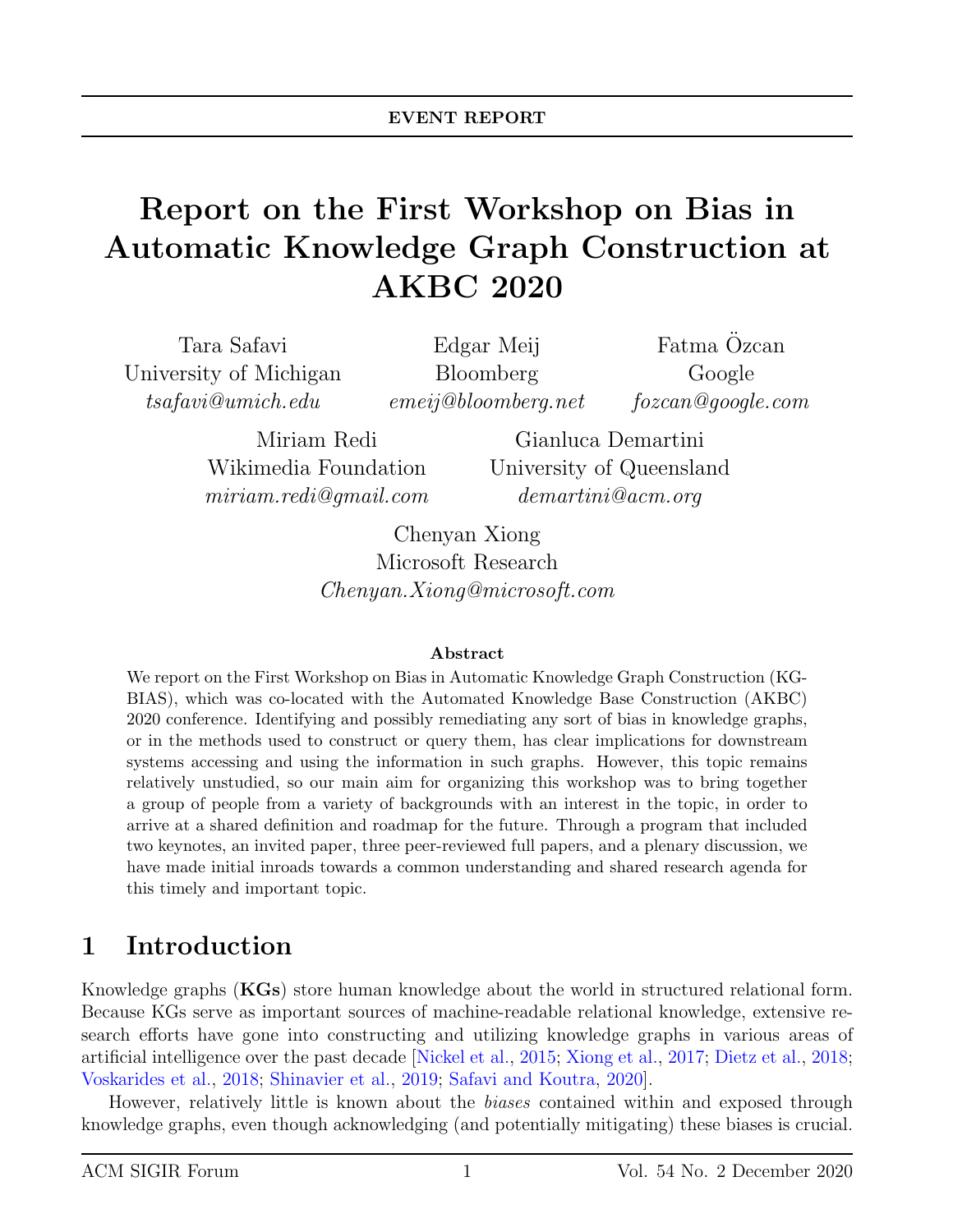

<span id="page-1-0"></span>Figure 1: Top 15 highest-degree entities in the FB15K dataset, which is a widely-used benchmark in the knowledge graph construction community. One can observe various biases in the data just from these highly represented entities, i.e., a skew toward males in entertainment from Western English-speaking countries, in particular the USA.

Indeed, because knowledge graphs are often considered as "gold standard" data sources that help to safeguard the correctness of other systems, any biases within KGs are likely to become magnified and spread downstream to other systems that utilize KGs. Such biases may originate in the design of KGs, in the source data from which they are created, and in the algorithms used to sample, aggregate, and process that data. Causes of bias include systematic errors due to selecting non-random items (selection bias), misremembering certain events (recall bias), and interpreting facts in a way that affirms individuals' preconceptions (confirmation bias) [\[Janowicz et al.,](#page-7-1) [2018;](#page-7-1) [Demartini,](#page-7-2) [2019\]](#page-7-2).

As an example, Figure [1](#page-1-0) demonstrates several types of bias in the open-source FB15K benchmark knowledge graph [\[Bordes et al.,](#page-7-3) [2013\]](#page-7-3). We see immediately that Western countries and cultures—in particular the USA and its most populous city, New York City—are highly overrepresented, as are males (the entity representing the *male gender* has approximately  $3.5\times$  more occurrences in the dataset than the entity representing the female gender ). We thus expect that AI systems that rely on datasets like FB15K may make skewed, incorrect, or potentially harmful inferences based on such biases, as knowledge graphs capture a notion of what is "important" or "noteworthy" in the world. Indeed, while there have been recent efforts to construct datasets that are less biased [\[Safavi and Koutra,](#page-8-4) [2020\]](#page-8-4), the problem is not easily remediated, as the sources from which such datasets are drawn (e.g., Freebase [\[Bollacker et al.,](#page-7-4) [2008\]](#page-7-4), Wikidata [Vrandečić] and Krötzsch, [2014\]](#page-8-5)) are themselves heavily skewed.

In the first workshop on Bias in Automatic Knowledge Graph Construction (KG-BIAS), which was held virtually on June 25, 2020 as part of the Automated Knowledge Base Construction conference (AKBC 2020), we aimed to address the questions: "How do such biases originate?", "How do we define them and how can we identify them?", and "What is the appropriate way to handle them, if at all?". The goal of our workshop was to start a meaningful, long-lasting dialogue spanning researchers across a wide variety of backgrounds and communities on a timely and important but under-explored topic.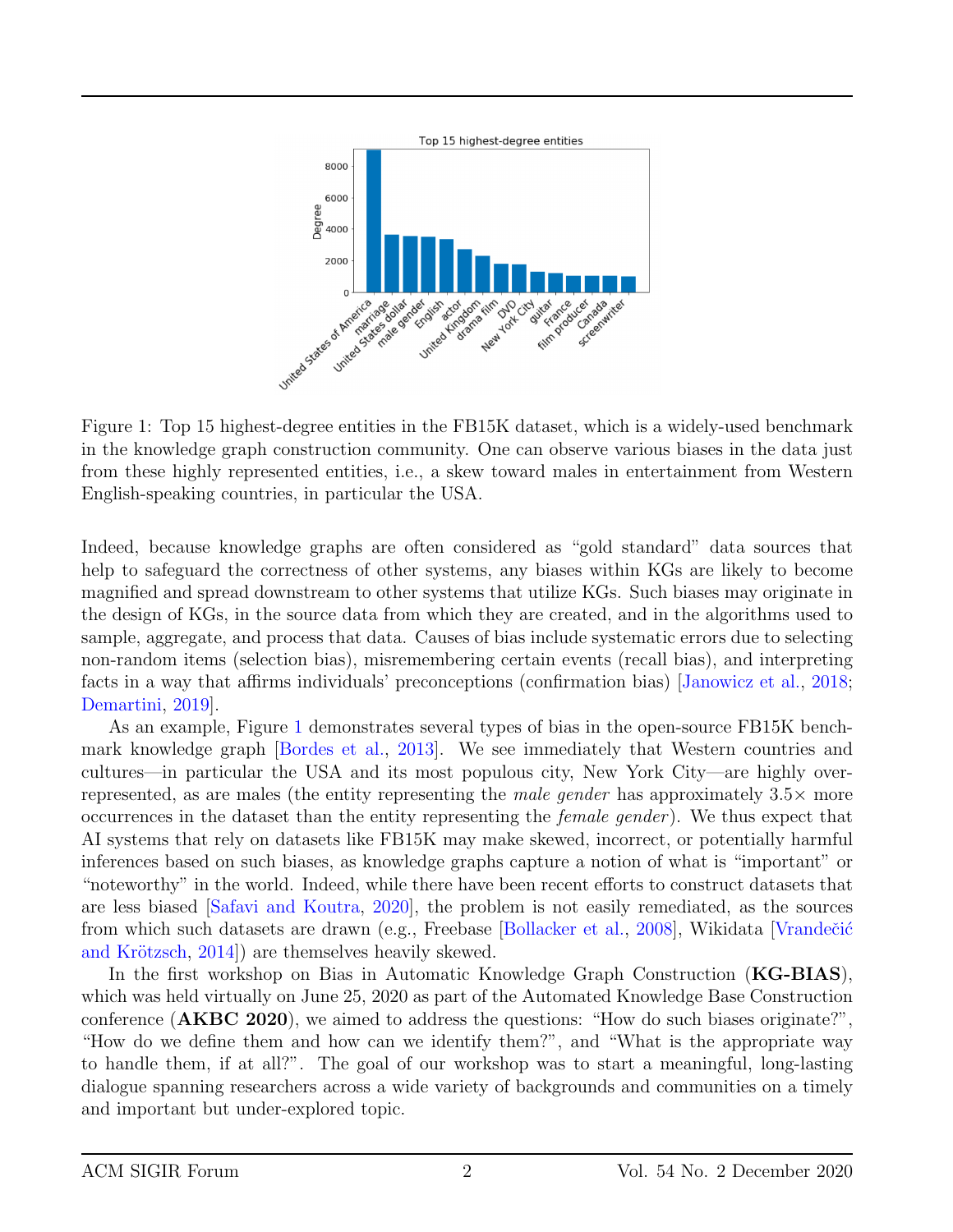### 2 Workshop Aims and Scope

The scope of the workshop included the following themes:

- 1. Ethics, bias, and fairness as they apply to knowledge graphs and/or data sources used to construct knowledge graphs (e.g., text, images)
- 2. Qualitatively and quantitatively defining types of bias as they relate to knowledge graphs, for example:
	- Implicit or explicit human bias reflected in the data people generate
	- Algorithmic bias represented in learned models or rules
	- Taxonomies and categorizations of different biases
- 3. Empirically observing biases in KGs
	- Measuring diversity of opinions
	- Language, gender, geography, or interest bias
	- Implications of existing bias to human end-users
	- Benchmarks and datasets for bias in KGs
- 4. Measuring or remediating bias in KGs
	- De-biased KG construction and completion methods
	- Algorithms for making inferences interpretable and explainable
	- De-biasing or post-processing algorithms
	- Creating user awareness on cognitive biases
	- Ethics of data collection for bias management
	- Diversification of information sources
	- Provenance and traceability

# 3 Workshop Contributions

The KG-BIAS workshop aimed to start a conversation around a research topic where little to no prior work exists. To this end, we assembled a diverse group of around 30 participants across industry, academia, and nonprofit organizations. In keeping with the interdisciplinary themes of the workshop, we discussed biases in knowledge graphs as they relate to problems and tasks in natural language processing, human computation, information retrieval, and machine learning. In total, the half-day workshop comprised two keynote speakers, one invited paper, and three accepted papers, as well as a plenary discussion in which all participants were invited to contribute.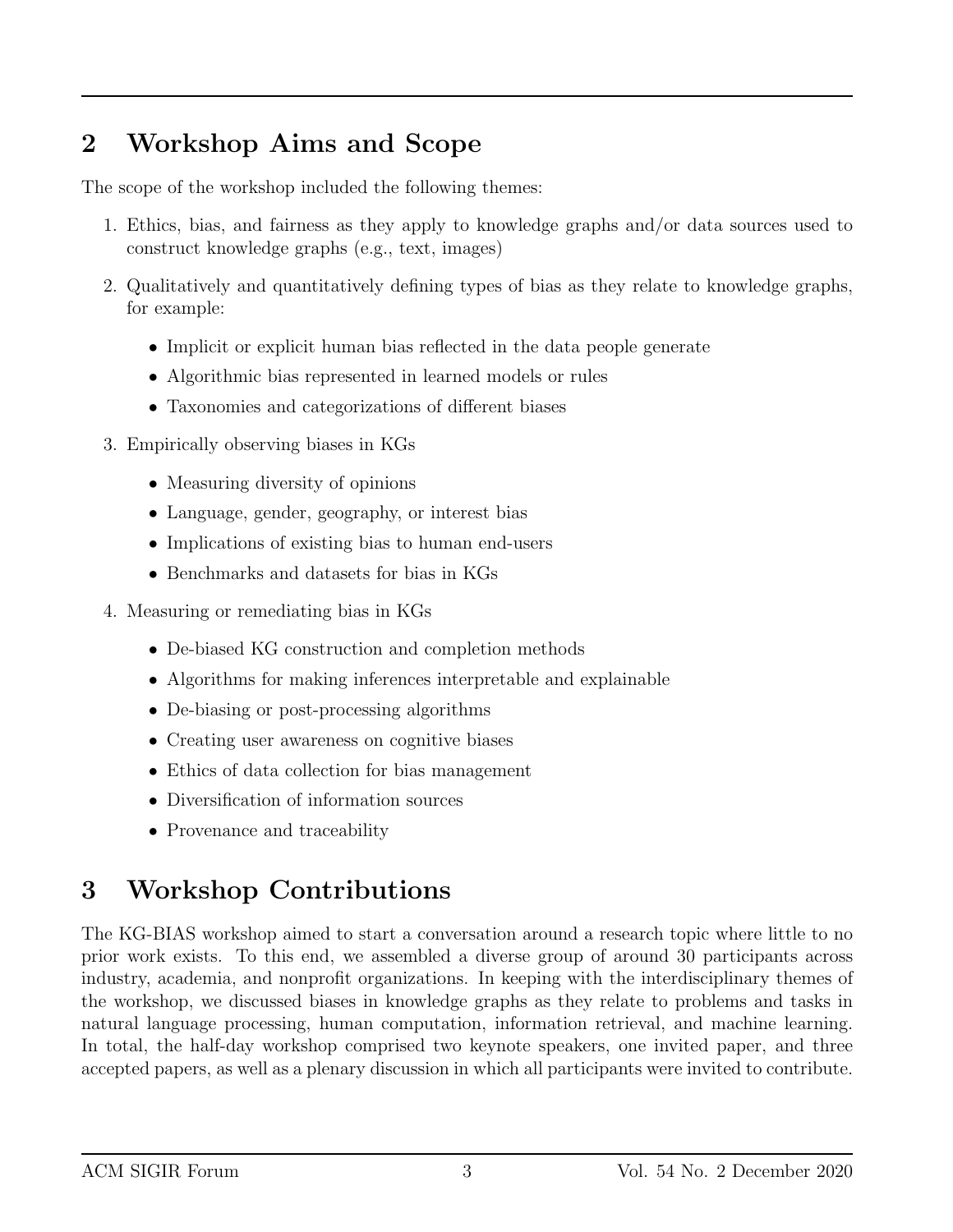#### 3.1 Keynotes

Our keynotes were delivered by Jahna Otterbacher from the Open University of Cyprus and Jieyu Zhao from the University of California, Los Angeles.

Bias in Data and Algorithmic Systems: A "Fish-Eye View" of Problems, Solutions and Stakeholders, *Jahna Otterbacher* Our first keynote focused on a cross-institution effort led by Dr. Otterbacher on surveying the state of the art in ethics, bias, and fairness across different communities of computer science (artificial intelligence, information retrieval, recommender systems, human-computer interaction, human computation, and fairness and transparency). Otterbacher emphasized that cross-communication is necessary for solving problems related to fairness because there are many stakeholders involved, from scientists and engineers to end-users and consumers to observers and regulators. However, she also argued that engineers should be the most involved with creating fair systems because they (uniquely) have direct access to such systems. Otterbacher categorized articles within the considered domains with respect to (1) problem types; (2) affected attributes, for example demographic attributes like race and gender, or information attributes like explainability and coverage; and (3) solutions such as bias detection and fairness management. She also highlighted two of her own recent research directions within the survey: Auditing image-tagging systems as well as investigating users' perceptions of fairness of image descriptions [\[Kyriakou et al.,](#page-7-5) [2019;](#page-7-5) [Barlas et al.,](#page-7-6) [2019\]](#page-7-6), both of which have downstream implications in knowledge graphs that deal with multimodal information such as Wikidata. In the first work, the main research finding is that proprietary image taggers do violate notions of group fairness, for example the rate of misgendering across different demographic groups. In the second work, participants rated human-generated tag sets for images as more "fair" than automatically generated tag sets, suggesting that humans tend to perceive automated image-tagging systems as biased.

Detecting and Mitigating Gender Bias in NLP, *Jieyu Zhao* Our second keynote focused on various methodologies for detecting and remediating gender bias in natural language processing tasks such as coreference resolution and generating text embeddings. Zhao began with illustrative examples where existing machine learning systems fail when it comes to gender-related NLP tasks. For example, in visual semantic role labeling, existing systems may label a man in the kitchen as a woman. She then outlined her research directions toward mitigating gender bias in NLP, starting with coreference resolution. To this end, she and her collaborators proposed the WinoBias dataset, and evaluated feature extraction and deep learning-based models on it. Showing that such models suffer from social biases in coreference resolution—for example, such a system may change an English pronoun from "her" to "his" when referring to a female in a stereotypically male profession, like a president or a lawyer—Zhao and her colleagues proposed solutions such as training models on gender-swapped datasets [\[Zhao et al.,](#page-8-6) [2018a\]](#page-8-6). She then turned to bias in language representations and word embeddings, covering a GLoVE-based model that learns embeddings without gendered information, new resources for understanding bias in multilingual word embeddings, and gender biases in deep contextualized language models, using ELMo as a case study [\[Zhao et al.,](#page-8-7) [2017,](#page-8-7) [2018b,](#page-8-8) [2019\]](#page-8-9). Finally, she covered how biases in text corpora are amplified by machine learning training and evaluation protocols, and explored methods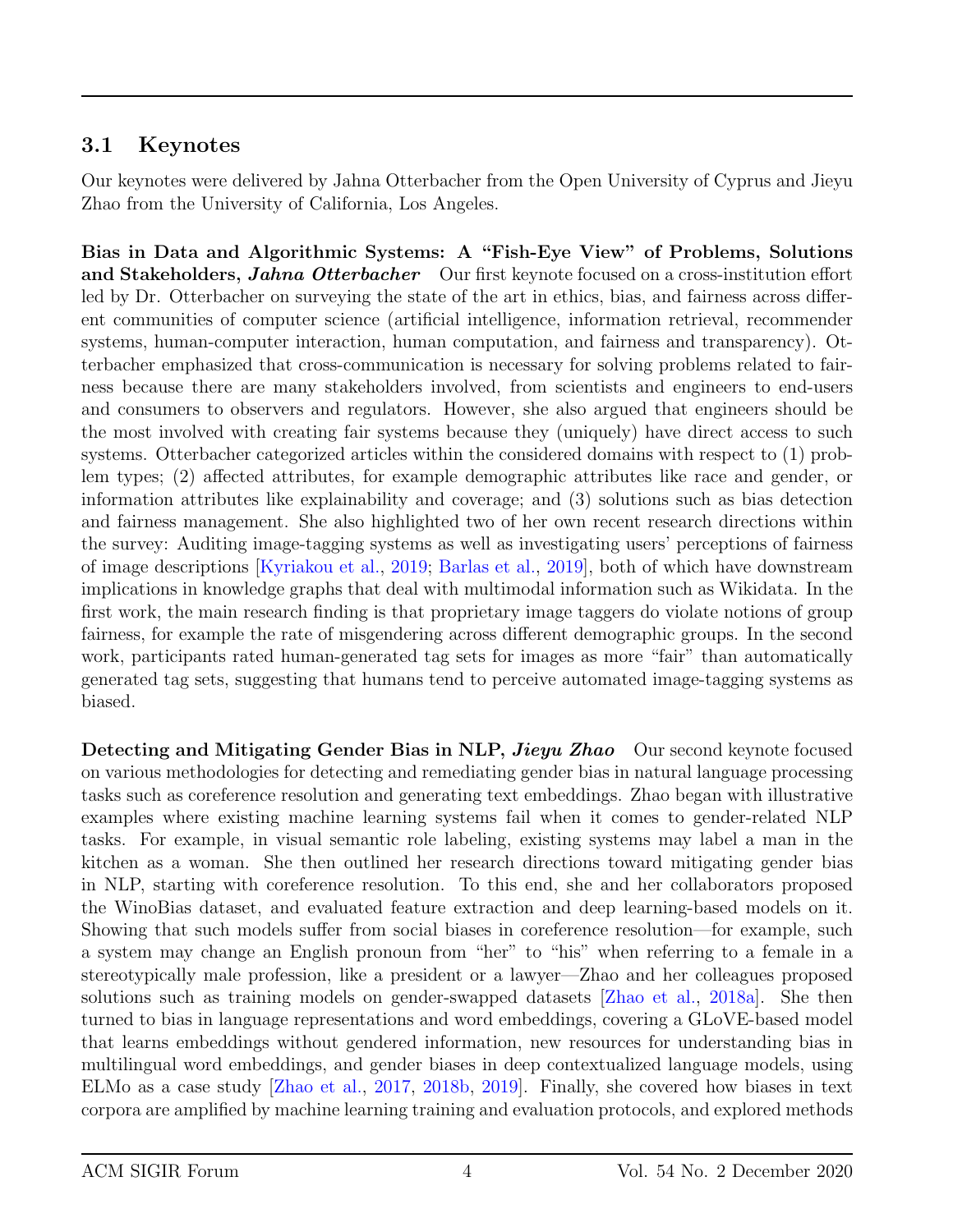for reducing the bias within models themselves via posterior regularization.

#### 3.2 Invited paper

We invited the paper "Measuring Social Bias in Knowledge Graph Embeddings" by Joseph Fisher, Dave Palfrey, Arpit Mittal, and Christos Christodoulopoulos; note that this work is now published as part of the 2020 Empirical Methods in Natural Language Processing (EMNLP) conference [\[Fisher et al.,](#page-7-7) [2020\]](#page-7-7). This work, which was inspired by similar work in investigating biases in word embeddings [\[Bolukbasi et al.,](#page-7-8) [2016\]](#page-7-8), presents the first study on social biases captured by knowledge graph embeddings. Corroborating our findings in Figure [1,](#page-1-0) Fisher and his colleagues show that existing knowledge graphs like Wikidata are heavily biased toward the male gender, Western countries, and the Catholic Church. They then propose a metric to quantify social bias in knowledge graph embeddings with respect to attributes that are captured by relations, for example *profession* or *ethnicity*. To compute their metric, they take a pre-trained knowledge graph embedding and calculate an update to the embedding that increases the model's (probabilistic) prediction that the embedding has sensitive attribute  $a$ , while decreasing the model's prediction that the embedding has sensitive attribute  $b$ . They then analyze the change in the model's probabilistic predictions with respect to the relation in question after changing the embedding in the direction of attribute a. As an illustrative example, one could update an entity's embedding to be more "male" (i.e., make the model predict that the entity is male with greater probability), and then analyze the change in the model's prediction scores with regard to the profession relation, thus asking the question: "Does making the entity more male increase the model's prediction that the entity has a stereotypically male profession?" They show that their metric does indeed uncover social biases and stereotypes, for example that men are more likely to be bankers whereas women are more likely to be homemakers. They conclude that because the underlying data themselves are biased, care must be taken to appropriately handle biases when using knowledge graph embeddings.

#### 3.3 Accepted papers

We solicited regular paper submissions, position papers, and demo papers of existing systems or frameworks. Submissions were peer-reviewed, and the workshop proceedings are available on arXiv [\[Meij et al.,](#page-7-9) [2020\]](#page-7-9). We received and accepted three submissions on (1) fairness and transparency in knowledge graph construction, (2) demographic bias in named entity recognition systems, and (3) the pitfalls of personalization in conversational search.

• From Knowledge Graphs to Knowledge Practices: On the Need for Transparency and Explainability in Enterprise Knowledge Graph Applications by Christine Wolf. Abstract: Transparency and explainability are important concerns in building and implementing cognitive technologies, especially those intended to augment and transform domain knowledge practices. Knowledge graphs are powerful component technologies leveraged in a number of business applications, yet relevant information about their construction, refinement, and maintenance are often not visible in resulting end-use applications. Information about a graph's training set(s), for example, can be useful to understand how it may represent incomplete coverage of a domain area; information about the strength or confidence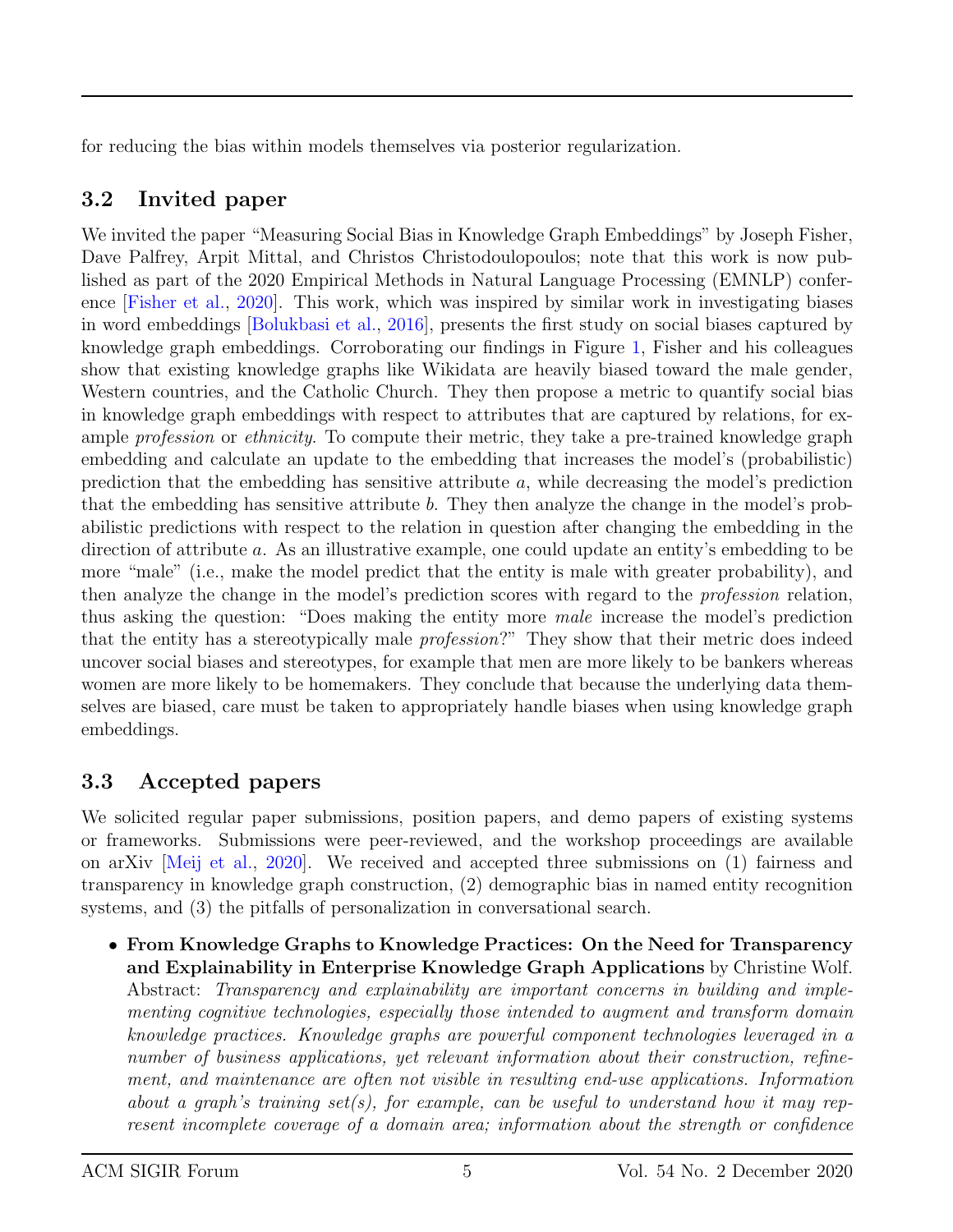of a given association, as another example, can also help signal the need for further action or investigation. In this position paper, we explore these issues and discuss an enterprise domain use case involving sales operations. Increasing transparency and explainability in knowledge graphs can help business users better assess potential biases and appropriately integrate graph outputs into their workplace knowledge practices.

- Assessing Demographic Bias in Named Entity Recognition by Shubhanshu Mishra, Sijun He, and Luca Belli. Abstract: Named Entity Recognition (NER) is often the first step towards automated Knowledge Base (KB) generation from raw text. In this work, we assess the bias in various Named Entity Recognition (NER) systems for English across different demographic groups with synthetically generated corpora. Our analysis reveals that models perform better at identifying names from specific demographic groups across two datasets. We also identify that debiased embeddings do not help in resolving this issue. Finally, we observe that character-based contextualized word representation models such as ELMo results in the least bias across demographics. Our work can shed light on potential biases in automated KB generation due to systematic exclusion of named entities belonging to certain demographics.
- Bias in Conversational Search: The Double-Edged Sword of the Personalized Knowledge Graph by Emma Gerritse, Faegheh Hasibi, and Arjen P. de Vries. Abstract: Conversational AI systems are being used in personal devices, providing users with highly personalized content. Personalized knowledge graphs (PKGs) are one of the recently proposed methods to store users' information in a structured form and tailor answers to their liking. Personalization, however, is prone to amplifying bias and contributing to the echo-chamber phenomenon. In this paper, we discuss different types of biases in conversational search systems, with the emphasis on the biases that are related to PKGs. We review existing definitions of bias in the literature: people bias, algorithm bias, and a combination of the two, and further propose different strategies for tackling these biases for conversational search systems. Finally, we discuss methods for measuring bias and evaluating user satisfaction.

## 4 Discussion

Our keynotes, invited paper, and accepted papers all touched on important interdisciplinary aspects of bias in knowledge graph construction. From the human-computer interaction and human computation aspects, our first keynote emphasized the importance of understanding how users perceive fairness in artificial intelligence systems. [Wolf](#page-8-10) [\[2020\]](#page-8-10) also emphasized the need for transparency and explainability in such systems from a knowledge graph-specific perspective, arguing that knowledge graphs are most useful to practitioners when they are trustworthy, which often translates to making metadata such as data sources, confidence levels, etc available. Indeed, in our plenary discussion, we agreed that while some kinds of bias are unavoidable in knowledge graphs or even in datasets more generally, the main types of bias that we should focus on mitigating are those that have downstream effects for *people*.

From the natural language processing side, our second keynote covered a wide variety of gender analysis and debiasing techniques for important NLP tasks like coreference resolution and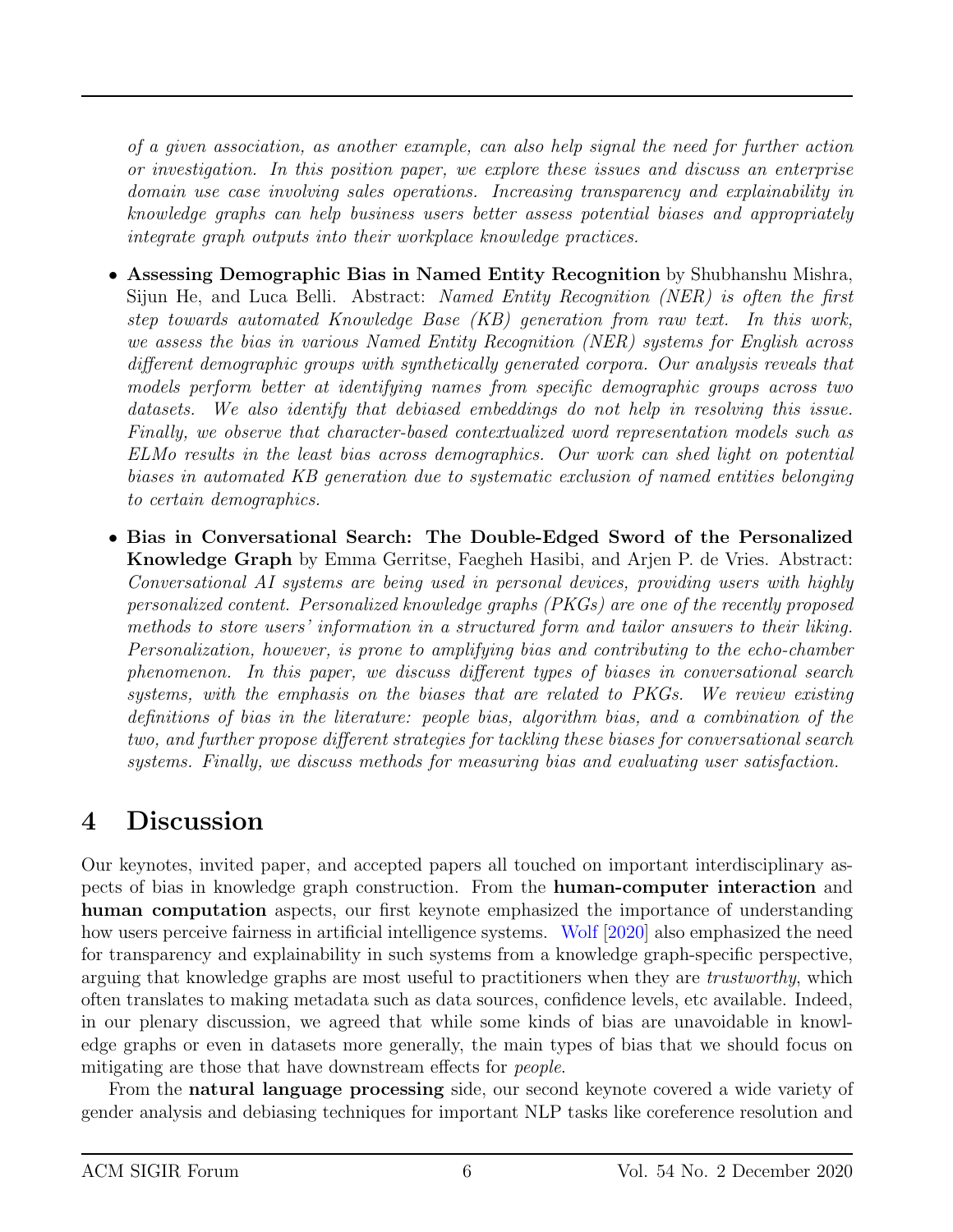language representations, all of which may impact the way texts are processed in the knowledge graph construction pipeline. By contrast, [Mishra et al.](#page-7-10) [\[2020\]](#page-7-10) focused on a specific aspect of NLP that is highly related to knowledge graph construction: Named Entity Recognition or NER. In their work they showed that NER systems in English perform at different levels of accuracy for names that are thought to represent different demographic groups stratified with respect to gender and race (i.e., white males versus Hispanic females). They show that while more recent language models that rely on character-level embeddings result in the least bias, there is still plenty of room for improvement, and point out that one reason for the lack of representation of certain demographic groups in KGs may be due to exclusion by entity recognition systems. During the plenary session, the authors emphasized their choice of studying intersectional biases (i.e., among combinations of attributes), and also acknowledged that there are other attributes beyond race and gender that require more study.

From the information retrieval side, [Gerritse et al.](#page-7-11) [\[2020\]](#page-7-11) highlighted the benefits and drawbacks of personalization in knowledge graphs as it relates to bias. On one hand, they argue, personalization can provide help users better achieve their information needs and goals. On the other hand, personalization is inherently a type of bias, and can therefore lead to "filter bubble" effects that can be harmful to users in the long run. They present various strategies for mitigating biases introduced by personalization in knowledge graphs, and discuss the trade-offs for each strategy. In our plenary session the authors also discussed how conversational search systems that rely on personalized knowledge graphs play a unique role in mitigating biases because they have a strong interactive component. Here, we agreed that one potential bias mitigation approach taken by personalized conversational agents could be to (gently) call out potential biases and explain them to the user in order to help the user make more informed choices.

Finally, from the machine learning side, [Fisher et al.](#page-7-7) [\[2020\]](#page-7-7) studied social biases in knowledge graph embeddings to answer important open research questions around how to measure and quantify biases in those embeddings, and showed that biases in knowledge graphs are indeed captured by embeddings. Again, in the plenary session the authors agreed that such biases are harmful mainly because of their potential downstream effects. The next step, they argued, is to more thoroughly measure how biases in knowledge graph embeddings spread throughout other AI systems.

### 5 Conclusion

The KG-BIAS 2020 workshop was a successful event that kickstarted an important cross-community conversation on biases in knowledge graphs and the tasks that relate to knowledge graph construction and usage. We received input from researchers and practitioners focused on various aspects of fairness, including human-computer interaction and human computation, natural language processing, information retrieval, and machine learning. We thank AKBC 2020 for their support in organizing the event, especially given the last-minute switch to a virtual format due to the COVID-19 pandemic. We hope to expand upon the workshop in the following years.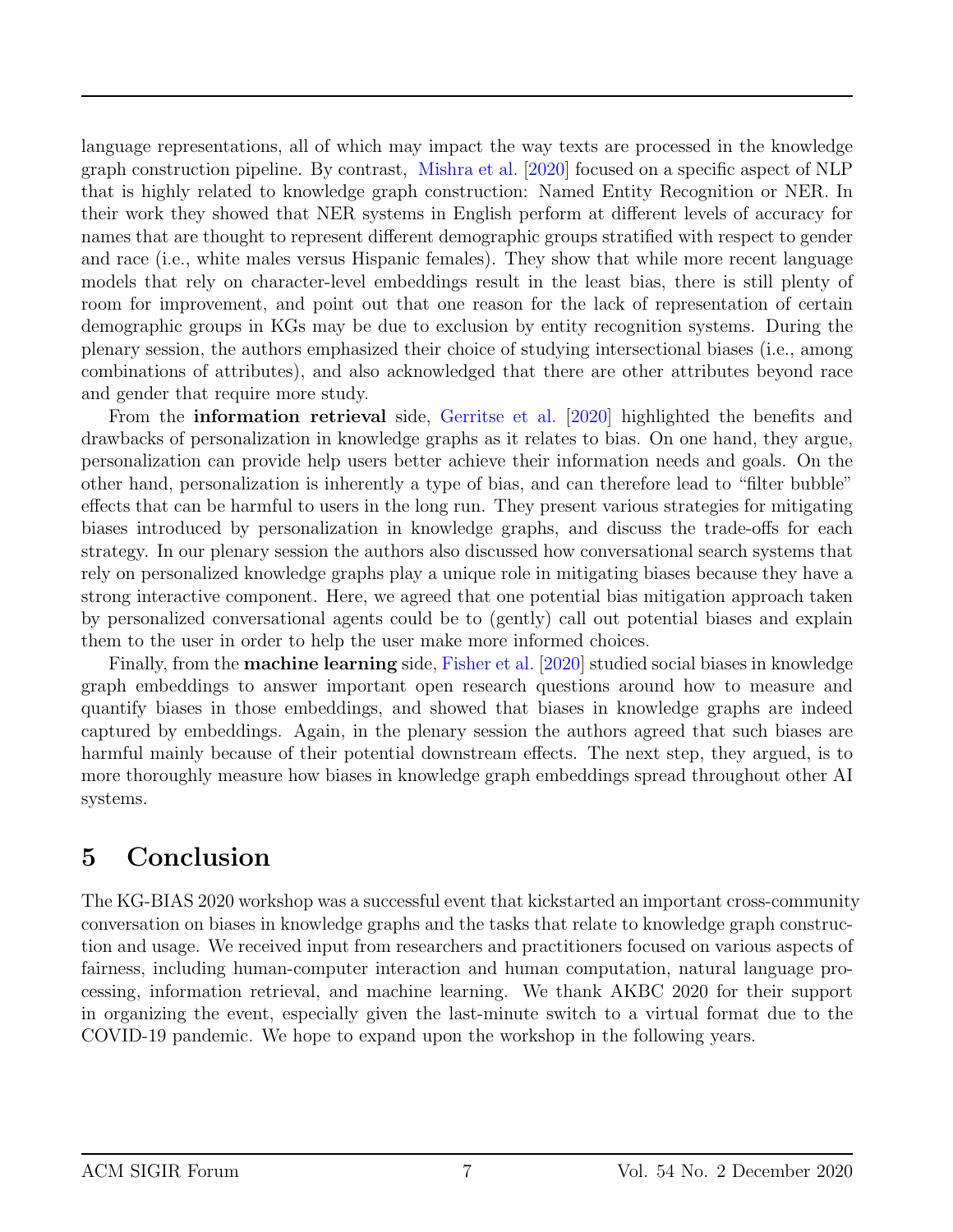### References

- <span id="page-7-6"></span>Pinar Barlas, Styliani Kleanthous, Kyriakos Kyriakou, and Jahna Otterbacher. What makes an image tagger fair? In Proceedings of the 27th ACM Conference on User Modeling, Adaptation and Personalization, pages 95–103, 2019.
- <span id="page-7-4"></span>Kurt Bollacker, Colin Evans, Praveen Paritosh, Tim Sturge, and Jamie Taylor. Freebase: a collaboratively created graph database for structuring human knowledge. In Proceedings of the 2008 ACM SIGMOD international conference on Management of data, pages 1247–1250, 2008.
- <span id="page-7-8"></span>Tolga Bolukbasi, Kai-Wei Chang, James Y Zou, Venkatesh Saligrama, and Adam T Kalai. Man is to computer programmer as woman is to homemaker? debiasing word embeddings. In Advances in neural information processing systems, pages 4349–4357, 2016.
- <span id="page-7-3"></span>Antoine Bordes, Nicolas Usunier, Alberto Garcia-Duran, Jason Weston, and Oksana Yakhnenko. Translating embeddings for modeling multi-relational data. In Advances in neural information processing systems, pages 2787–2795, 2013.
- <span id="page-7-2"></span>Gianluca Demartini. Implicit bias in crowdsourced knowledge graphs. In *Companion Proceedings* of The 2019 World Wide Web Conference, pages 624–630, 2019.
- <span id="page-7-0"></span>Laura Dietz, Alexander Kotov, and Edgar Meij. Utilizing knowledge graphs for text-centric information retrieval. In The 41st International ACM SIGIR Conference on Research  $\mathcal B$  Development in Information Retrieval, SIGIR '18, page 1387–1390, 2018.
- <span id="page-7-7"></span>Joseph Fisher, Arpit Mittal, Dave Palfrey, and Christos Christodoulopoulos. Debiasing knowledge graph embeddings. In Proceedings of the 2020 Conference on Empirical Methods in Natural Language Processing (EMNLP), pages 7332–7345. Association for Computational Linguistics, November 2020. URL <https://www.aclweb.org/anthology/2020.emnlp-main.595>.
- <span id="page-7-11"></span>Emma J Gerritse, Faegheh Hasibi, and Arjen P de Vries. Bias in conversational search: The double-edged sword of the personalized knowledge graph. In Proceedings of the 2020 ACM SIGIR on International Conference on Theory of Information Retrieval, pages 133–136, 2020.
- <span id="page-7-1"></span>Krzysztof Janowicz, Bo Yan, Blake Regalia, Rui Zhu, and Gengchen Mai. Debiasing knowledge graphs: Why female presidents are not like female popes. In International Semantic Web Conference (P&D/Industry/BlueSky), 2018.
- <span id="page-7-5"></span>Kyriakos Kyriakou, Pınar Barlas, Styliani Kleanthous, and Jahna Otterbacher. Fairness in proprietary image tagging algorithms: A cross-platform audit on people images. In Proceedings of the International AAAI Conference on Web and Social Media, volume 13, pages 313–322, 2019.
- <span id="page-7-9"></span>Edgar Meij, Tara Safavi, Chenyan Xiong, Gianluca Demartini, Miriam Redi, and Fatma Ozcan. ¨ Proceedings of the KG-BIAS Workshop 2020 at AKBC 2020, 2020. URL [http://arxiv.org/](http://arxiv.org/abs/2007.11659) [abs/2007.11659](http://arxiv.org/abs/2007.11659).
- <span id="page-7-10"></span>Shubhanshu Mishra, Sijun He, and Luca Belli. Assessing demographic bias in named entity recognition, 2020. URL <http://arxiv.org/abs/2008.03415>.